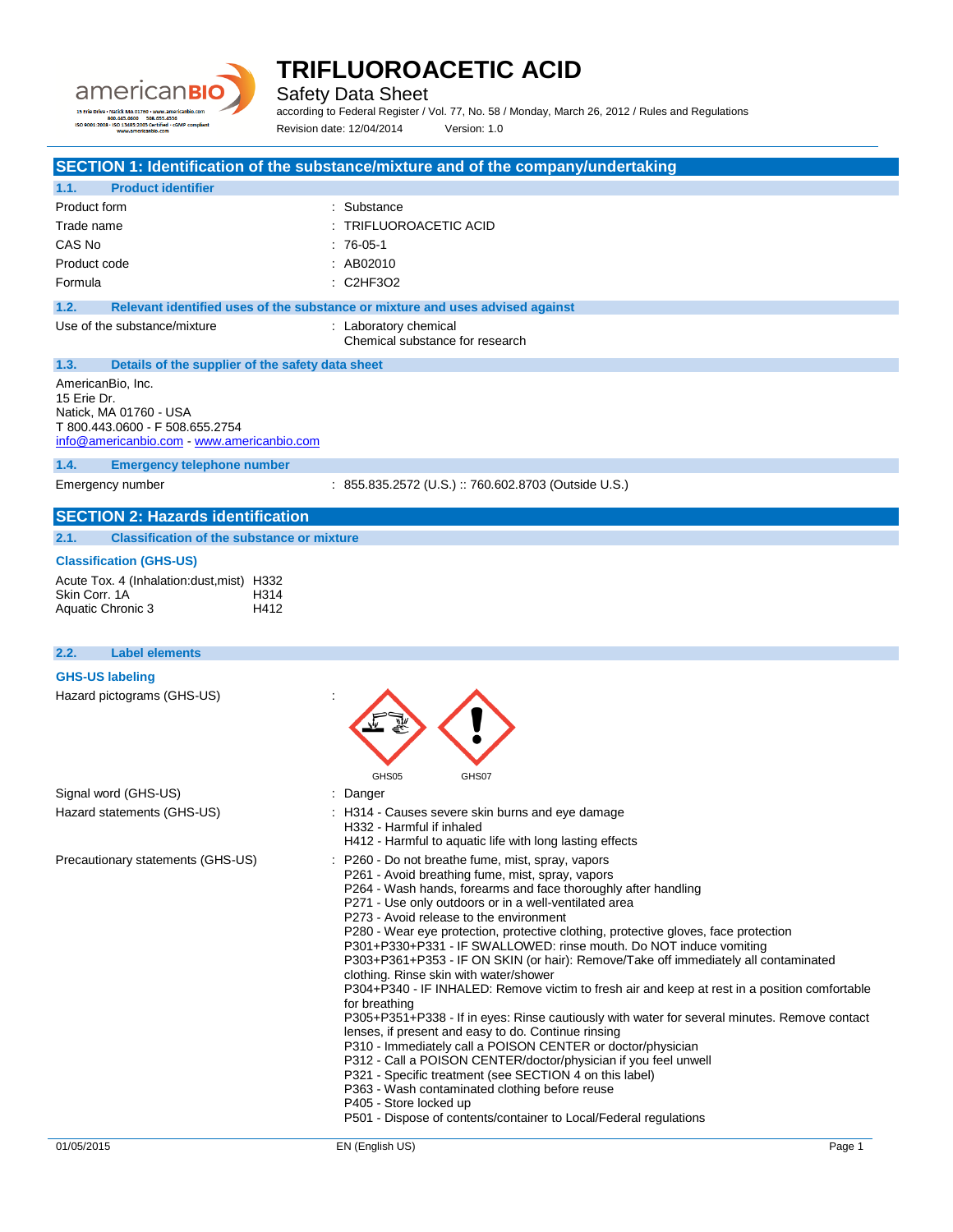# Safety Data Sheet

according to Federal Register / Vol. 77, No. 58 / Monday, March 26, 2012 / Rules and Regulations

| 2.3.               | <b>Other hazards</b>                                        |  |                                                                                                                                                                                                                                                                                                                                                                                                                                                                                                                                                                                                              |      |                                                        |
|--------------------|-------------------------------------------------------------|--|--------------------------------------------------------------------------------------------------------------------------------------------------------------------------------------------------------------------------------------------------------------------------------------------------------------------------------------------------------------------------------------------------------------------------------------------------------------------------------------------------------------------------------------------------------------------------------------------------------------|------|--------------------------------------------------------|
|                    | No additional information available                         |  |                                                                                                                                                                                                                                                                                                                                                                                                                                                                                                                                                                                                              |      |                                                        |
| 2.4.               | Unknown acute toxicity (GHS-US)                             |  |                                                                                                                                                                                                                                                                                                                                                                                                                                                                                                                                                                                                              |      |                                                        |
|                    | No data available                                           |  |                                                                                                                                                                                                                                                                                                                                                                                                                                                                                                                                                                                                              |      |                                                        |
|                    | <b>SECTION 3: Composition/information on ingredients</b>    |  |                                                                                                                                                                                                                                                                                                                                                                                                                                                                                                                                                                                                              |      |                                                        |
| 3.1.               | <b>Substance</b>                                            |  |                                                                                                                                                                                                                                                                                                                                                                                                                                                                                                                                                                                                              |      |                                                        |
| <b>Name</b>        |                                                             |  | <b>Product identifier</b>                                                                                                                                                                                                                                                                                                                                                                                                                                                                                                                                                                                    | $\%$ | <b>Classification (GHS-US)</b>                         |
|                    | TRIFLUOROACETIC ACID                                        |  | (CAS No) 76-05-1                                                                                                                                                                                                                                                                                                                                                                                                                                                                                                                                                                                             | 100  | Acute Tox. 4 (Inhalation:dust, mist),                  |
| (Main constituent) |                                                             |  |                                                                                                                                                                                                                                                                                                                                                                                                                                                                                                                                                                                                              |      | H332<br>Skin Corr. 1A, H314<br>Aquatic Chronic 3, H412 |
|                    | Full text of H-phrases: see section 16                      |  |                                                                                                                                                                                                                                                                                                                                                                                                                                                                                                                                                                                                              |      |                                                        |
| 3.2.               | <b>Mixture</b>                                              |  |                                                                                                                                                                                                                                                                                                                                                                                                                                                                                                                                                                                                              |      |                                                        |
| Not applicable     |                                                             |  |                                                                                                                                                                                                                                                                                                                                                                                                                                                                                                                                                                                                              |      |                                                        |
|                    | <b>SECTION 4: First aid measures</b>                        |  |                                                                                                                                                                                                                                                                                                                                                                                                                                                                                                                                                                                                              |      |                                                        |
| 4.1.               | <b>Description of first aid measures</b>                    |  |                                                                                                                                                                                                                                                                                                                                                                                                                                                                                                                                                                                                              |      |                                                        |
|                    | First-aid measures general                                  |  | Check the vital functions. Unconscious: maintain adequate airway and respiration. Respiratory                                                                                                                                                                                                                                                                                                                                                                                                                                                                                                                |      |                                                        |
|                    |                                                             |  | arrest: artificial respiration or oxygen. Cardiac arrest: perform resuscitation. Victim conscious with<br>laboured breathing: half-seated. Victim in shock: on his back with legs slightly raised. Vomiting:<br>prevent asphyxia/aspiration pneumonia. Prevent cooling by covering the victim (no warming up).<br>Keep watching the victim. Give psychological aid. Keep the victim calm, avoid physical strain.<br>Depending on the victim's condition: doctor/hospital. Never give anything by mouth to an<br>unconscious person. If you feel unwell, seek medical advice (show the label where possible). |      |                                                        |
|                    | First-aid measures after inhalation                         |  | Remove the victim into fresh air. Immediately consult a doctor/medical service. Remove to fresh<br>air and keep at rest in a position comfortable for breathing. Call a POISON<br>CENTER/doctor/physician if you feel unwell. Immediately call a POISON CENTER or<br>doctor/physician.                                                                                                                                                                                                                                                                                                                       |      |                                                        |
|                    | First-aid measures after skin contact                       |  | : Wash immediately with lots of water (15 minutes)/shower. Do not apply (chemical) neutralizing<br>agents. Remove clothing while washing. Do not remove clothing if it sticks to the skin. Cover<br>wounds with sterile bandage. Consult a doctor/medical service. If burned surface > 10%: take<br>victim to hospital. Remove/Take off immediately all contaminated clothing. Rinse skin with<br>water/shower. Immediately call a POISON CENTER or doctor/physician.                                                                                                                                        |      |                                                        |
|                    | First-aid measures after eye contact                        |  | Rinse immediately with plenty of water for 15 minutes. Cover eyes aseptically. Do not apply<br>neutralizing agents. Take victim to an ophthalmologist. Rinse cautiously with water for several<br>minutes. Remove contact lenses, if present and easy to do. Continue rinsing. Immediately call a<br>POISON CENTER or doctor/physician.                                                                                                                                                                                                                                                                      |      |                                                        |
|                    | First-aid measures after ingestion                          |  | Rinse mouth with water. Immediately after ingestion: give lots of water to drink. Do not induce<br>vomiting. Do not give activated charcoal. Do not give chemical antidote. Immediately consult a<br>doctor/medical service. Call Poison Information Centre (www.big.be/antigif.htm). Ingestion of<br>large quantities: immediately to hospital. Take the container/vomit to the doctor/hospital. Rinse<br>mouth. Do NOT induce vomiting. Immediately call a POISON CENTER or doctor/physician.                                                                                                              |      |                                                        |
| 4.2.               | Most important symptoms and effects, both acute and delayed |  |                                                                                                                                                                                                                                                                                                                                                                                                                                                                                                                                                                                                              |      |                                                        |
|                    | Symptoms/injuries                                           |  | : Causes severe skin burns and eye damage.                                                                                                                                                                                                                                                                                                                                                                                                                                                                                                                                                                   |      |                                                        |
|                    | Symptoms/injuries after inhalation                          |  | Corrosion of the upper respiratory tract. Dry/sore throat. Coughing. FOLLOWING SYMPTOMS<br>MAY APPEAR LATER: Respiratory difficulties. Possible inflammation of the respiratory tract.<br>Risk of pneumonia. Risk of lung oedema. Danger of serious damage to health by prolonged<br>exposure through inhalation. Harmful if inhaled.                                                                                                                                                                                                                                                                        |      |                                                        |
|                    | Symptoms/injuries after skin contact                        |  | : Caustic burns/corrosion of the skin.                                                                                                                                                                                                                                                                                                                                                                                                                                                                                                                                                                       |      |                                                        |
|                    | Symptoms/injuries after eye contact                         |  | Corrosion of the eye tissue.                                                                                                                                                                                                                                                                                                                                                                                                                                                                                                                                                                                 |      |                                                        |
|                    | Symptoms/injuries after ingestion                           |  | Difficulty in swallowing. Possible esophageal perforation. Burns to the gastric/intestinal mucosa.<br>Shock. Disturbances of consciousness.                                                                                                                                                                                                                                                                                                                                                                                                                                                                  |      |                                                        |
|                    | Chronic symptoms                                            |  | ON CONTINUOUS/REPEATED EXPOSURE/CONTACT: Dry/sore throat. Possible inflammation<br>of the respiratory tract. Nosebleeding.                                                                                                                                                                                                                                                                                                                                                                                                                                                                                   |      |                                                        |

**4.3. Indication of any immediate medical attention and special treatment needed**

No additional information available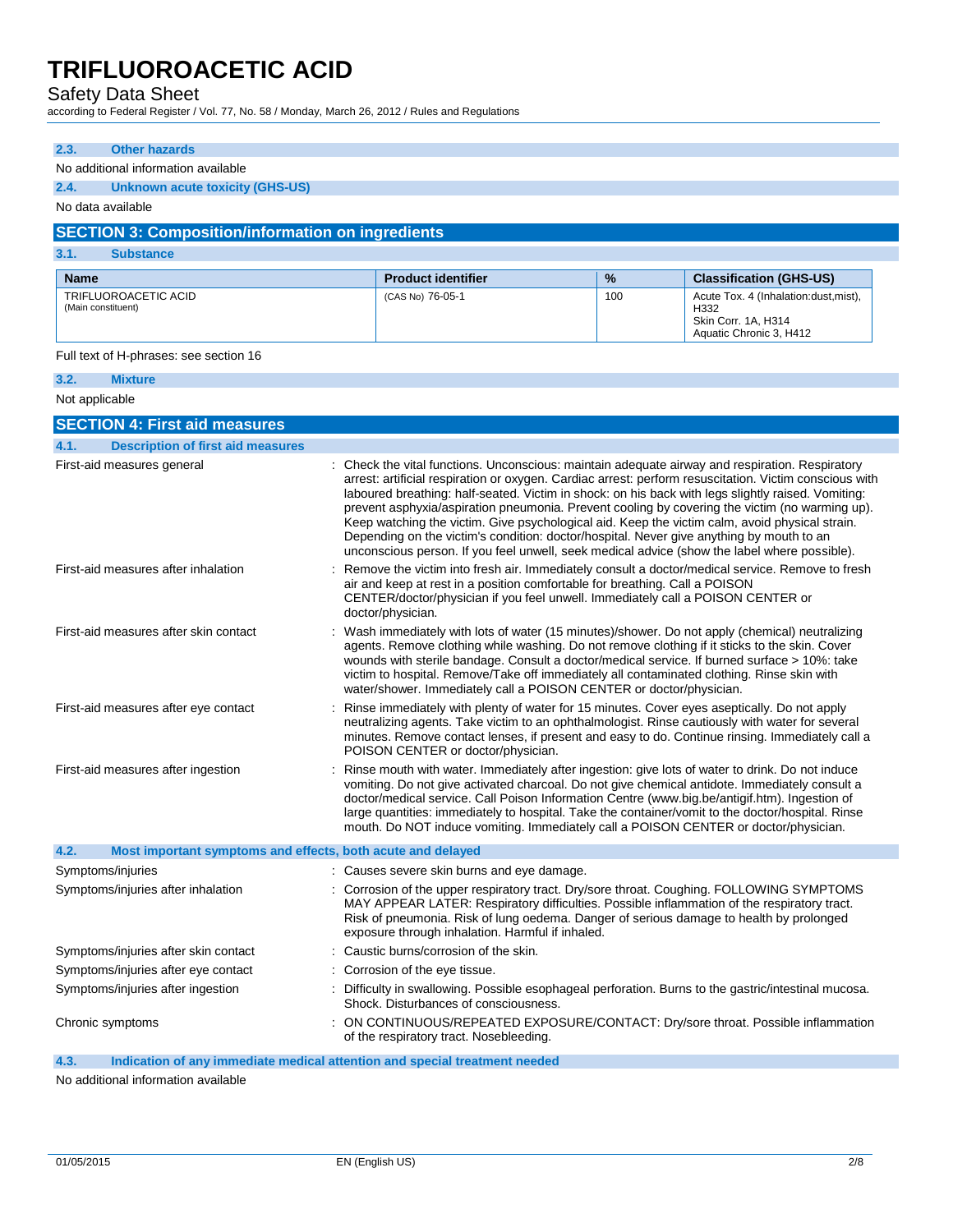# Safety Data Sheet

according to Federal Register / Vol. 77, No. 58 / Monday, March 26, 2012 / Rules and Regulations

| <b>SECTION 5: Firefighting measures</b>                       |                                                                                                                                                                                                                                                                                                                                                                                                                                                                                                                               |
|---------------------------------------------------------------|-------------------------------------------------------------------------------------------------------------------------------------------------------------------------------------------------------------------------------------------------------------------------------------------------------------------------------------------------------------------------------------------------------------------------------------------------------------------------------------------------------------------------------|
| <b>Extinguishing media</b><br>5.1.                            |                                                                                                                                                                                                                                                                                                                                                                                                                                                                                                                               |
| suitable extinguishing media                                  | EXTINGUISHING MEDIA FOR SURROUNDING FIRES: All extinguishing media allowed. Foam.<br>Dry powder. Carbon dioxide. Water spray. Sand.                                                                                                                                                                                                                                                                                                                                                                                           |
| Unsuitable extinguishing media                                | : No unsuitable extinguishing media known. Do not use a heavy water stream.                                                                                                                                                                                                                                                                                                                                                                                                                                                   |
| 5.2.<br>Special hazards arising from the substance or mixture |                                                                                                                                                                                                                                                                                                                                                                                                                                                                                                                               |
| Fire hazard                                                   | : DIRECT FIRE HAZARD. Non combustible.                                                                                                                                                                                                                                                                                                                                                                                                                                                                                        |
| <b>Explosion hazard</b>                                       | DIRECT EXPLOSION HAZARD. No data available on direct explosion hazard. INDIRECT<br>EXPLOSION HAZARD. No data available on indirect explosion hazard.                                                                                                                                                                                                                                                                                                                                                                          |
| Reactivity                                                    | Reacts in moist air: release of corrosive mist. Reacts on exposure to water (moisture) with<br>(some) metals. Decomposes on exposure to temperature rise: release of toxic and corrosive<br>gases/vapours (hydrofluoric acid). On burning: release of toxic and corrosive gases/vapours<br>(hydrofluoric acid, carbon monoxide - carbon dioxide). Reacts with (some) acids: release of<br>(highly) toxic gases/vapours. Violent exothermic reaction with (some) bases. Thermal<br>decomposition generates : Corrosive vapors. |
| 5.3.<br><b>Advice for firefighters</b>                        |                                                                                                                                                                                                                                                                                                                                                                                                                                                                                                                               |
| Firefighting instructions                                     | : Cool tanks/drums with water spray/remove them into safety. Do not move the load if exposed to<br>heat. Dilute toxic gases with water spray. Take account of toxic fire-fighting water. Use water<br>moderately and if possible collect or contain it. Use water spray or fog for cooling exposed<br>containers. Exercise caution when fighting any chemical fire. Avoid (reject) fire-fighting water to<br>enter environment.                                                                                               |
| Protection during firefighting                                | Do not enter fire area without proper protective equipment, including respiratory protection.                                                                                                                                                                                                                                                                                                                                                                                                                                 |
| <b>SECTION 6: Accidental release measures</b>                 |                                                                                                                                                                                                                                                                                                                                                                                                                                                                                                                               |
| 6.1.                                                          | Personal precautions, protective equipment and emergency procedures                                                                                                                                                                                                                                                                                                                                                                                                                                                           |
| 6.1.1.<br>For non-emergency personnel                         |                                                                                                                                                                                                                                                                                                                                                                                                                                                                                                                               |
| Protective equipment                                          | : Gas-tight suit. Corrosion-proof suit.                                                                                                                                                                                                                                                                                                                                                                                                                                                                                       |
| <b>Emergency procedures</b>                                   | Keep upwind. Mark the danger area. Consider evacuation. Seal off low-lying areas. Close doors<br>and windows of adjacent premises. No naked flames. Corrosion-proof appliances. Keep<br>containers closed. Wash contaminated clothes. Evacuate unnecessary personnel.                                                                                                                                                                                                                                                         |
| 6.1.2.<br>For emergency responders                            |                                                                                                                                                                                                                                                                                                                                                                                                                                                                                                                               |
| Protective equipment                                          | Equip cleanup crew with proper protection.                                                                                                                                                                                                                                                                                                                                                                                                                                                                                    |
| <b>Emergency procedures</b>                                   | : Ventilate area.                                                                                                                                                                                                                                                                                                                                                                                                                                                                                                             |

### **6.2. Environmental precautions**

Prevent soil and water pollution. Prevent spreading in sewers. Prevent entry to sewers and public waters. Notify authorities if liquid enters sewers or public waters. Avoid release to the environment.

| 6.3.                    | Methods and material for containment and cleaning up |                                                                                                                                                                                                                                                                                                                                                                                                                                                                                                                                                                                   |
|-------------------------|------------------------------------------------------|-----------------------------------------------------------------------------------------------------------------------------------------------------------------------------------------------------------------------------------------------------------------------------------------------------------------------------------------------------------------------------------------------------------------------------------------------------------------------------------------------------------------------------------------------------------------------------------|
|                         | For containment                                      | : Contain released substance, pump into suitable containers. Consult "Material-handling" to select<br>material of containers. Plug the leak, cut off the supply. Dam up the liquid spill. Try to reduce<br>evaporation. Dilute toxic gases/vapours with water spray. Take account of toxic/corrosive<br>precipitation water.                                                                                                                                                                                                                                                      |
| Methods for cleaning up |                                                      | : Prevent evaporation by covering with: sand, earth, vermiculite. Scoop absorbed substance into<br>closing containers. See "Material-handling" for suitable container materials. Carefully collect the<br>spill/leftovers. Damaged/cooled tanks must be emptied. Take collected spill to<br>manufacturer/competent authority. Clean contaminated surfaces with an excess of water. Wash<br>clothing and equipment after handling. Soak up spills with inert solids, such as clay or<br>diatomaceous earth as soon as possible. Collect spillage. Store away from other materials. |
| 6.4.                    | <b>Reference to other sections</b>                   |                                                                                                                                                                                                                                                                                                                                                                                                                                                                                                                                                                                   |

See Heading 8. Exposure controls and personal protection.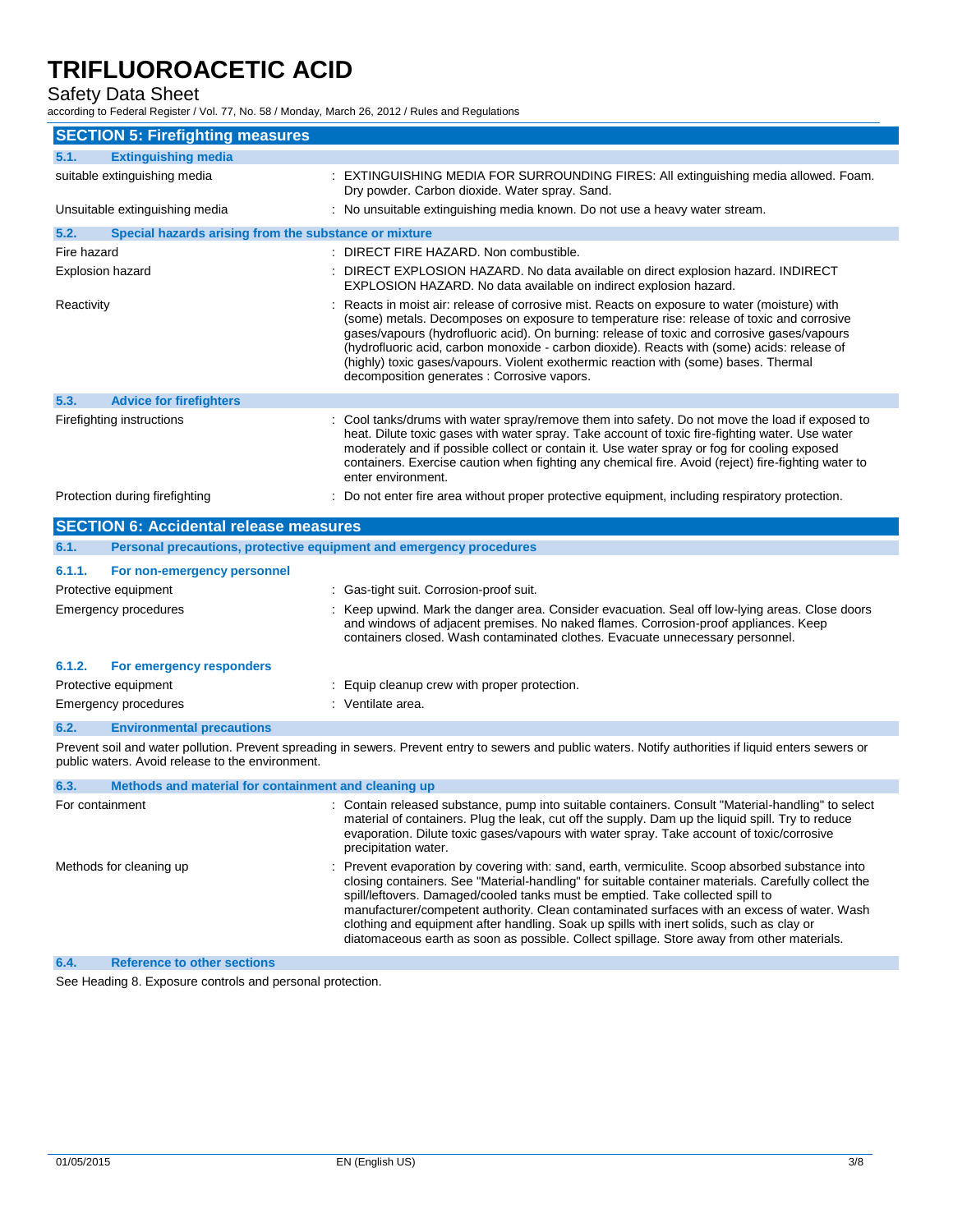### Safety Data Sheet

according to Federal Register / Vol. 77, No. 58 / Monday, March 26, 2012 / Rules and Regulations

| <b>SECTION 7: Handling and storage</b>                               |                                                                                                                                                                                                                                                                                                                                                                                                                                                                                                                                                                                                                                                                                                                                                                                                                                                           |
|----------------------------------------------------------------------|-----------------------------------------------------------------------------------------------------------------------------------------------------------------------------------------------------------------------------------------------------------------------------------------------------------------------------------------------------------------------------------------------------------------------------------------------------------------------------------------------------------------------------------------------------------------------------------------------------------------------------------------------------------------------------------------------------------------------------------------------------------------------------------------------------------------------------------------------------------|
| <b>Precautions for safe handling</b><br>7.1.                         |                                                                                                                                                                                                                                                                                                                                                                                                                                                                                                                                                                                                                                                                                                                                                                                                                                                           |
| Precautions for safe handling                                        | : Comply with the legal requirements. Remove contaminated clothing immediately. Clean<br>contaminated clothing. Use corrosionproof equipment. Thoroughly clean/dry the installation<br>before use. Do not discharge the waste into the drain. Keep away from naked flames/heat.<br>Observe very strict hygiene - avoid contact. Keep container tightly closed. Carry operations in the<br>open/under local exhaust/ventilation or with respiratory protection. Wash hands and other<br>exposed areas with mild soap and water before eat, drink or smoke and when leaving work.<br>Provide good ventilation in process area to prevent formation of vapor. Use only outdoors or in a<br>well-ventilated area. Avoid breathing fumes/gas/mist/vapours/spray. Do not breathe<br>fumes/gas/mist/vapours/spray. Avoid contact during pregnancy/while nursing. |
| Hygiene measures                                                     | : Wash hands and other exposed areas thoroughly after handling.                                                                                                                                                                                                                                                                                                                                                                                                                                                                                                                                                                                                                                                                                                                                                                                           |
| 7.2.<br>Conditions for safe storage, including any incompatibilities |                                                                                                                                                                                                                                                                                                                                                                                                                                                                                                                                                                                                                                                                                                                                                                                                                                                           |
| Technical measures                                                   | : Comply with applicable regulations.                                                                                                                                                                                                                                                                                                                                                                                                                                                                                                                                                                                                                                                                                                                                                                                                                     |
| Storage conditions                                                   | : Keep only in the original container in a cool, well ventilated place away from : Direct sunlight.<br>Keep container closed when not in use.                                                                                                                                                                                                                                                                                                                                                                                                                                                                                                                                                                                                                                                                                                             |
| Incompatible products                                                | : Strong bases, strong acids.                                                                                                                                                                                                                                                                                                                                                                                                                                                                                                                                                                                                                                                                                                                                                                                                                             |
| Incompatible materials                                               | : Sources of ignition. Direct sunlight.                                                                                                                                                                                                                                                                                                                                                                                                                                                                                                                                                                                                                                                                                                                                                                                                                   |
| Heat-ignition                                                        | : KEEP SUBSTANCE AWAY FROM: heat sources.                                                                                                                                                                                                                                                                                                                                                                                                                                                                                                                                                                                                                                                                                                                                                                                                                 |
| Prohibitions on mixed storage                                        | : KEEP SUBSTANCE AWAY FROM: combustible materials. oxidizing agents. reducing agents.<br>(strong) acids. (strong) bases. metals. amines. peroxides. water/moisture.                                                                                                                                                                                                                                                                                                                                                                                                                                                                                                                                                                                                                                                                                       |
| Storage area                                                         | : Store in a cool area. Store in a dry area. Store in a dark area. Ventilation at floor level. Keep<br>locked up. Provide for a tub to collect spills. Keep only in the original container. Meet the legal<br>requirements.                                                                                                                                                                                                                                                                                                                                                                                                                                                                                                                                                                                                                               |
| Special rules on packaging                                           | : SPECIAL REQUIREMENTS: hermetical. dry. clean. opaque. correctly labelled. meet the legal<br>requirements. Secure fragile packagings in solid containers.                                                                                                                                                                                                                                                                                                                                                                                                                                                                                                                                                                                                                                                                                                |
| Packaging materials                                                  | : SUITABLE MATERIAL: synthetic material. steel with plastic inner lining. MATERIAL TO AVOID:<br>metal.                                                                                                                                                                                                                                                                                                                                                                                                                                                                                                                                                                                                                                                                                                                                                    |

**7.3. Specific end use(s)**

No additional information available

| <b>SECTION 8: Exposure controls/personal protection</b> |                                                    |                                                                                               |  |  |
|---------------------------------------------------------|----------------------------------------------------|-----------------------------------------------------------------------------------------------|--|--|
| 8.1.<br><b>Control parameters</b>                       |                                                    |                                                                                               |  |  |
| <b>TRIFLUOROACETIC ACID (76-05-1)</b>                   |                                                    |                                                                                               |  |  |
| <b>USA ACGIH</b>                                        | ACGIH TWA (mg/m <sup>3</sup> )                     | $2.5 \text{ mg/m}^3$                                                                          |  |  |
|                                                         |                                                    |                                                                                               |  |  |
| 8.2.<br><b>Exposure controls</b>                        |                                                    |                                                                                               |  |  |
| Personal protective equipment                           | : Avoid all unnecessary exposure.                  |                                                                                               |  |  |
| Materials for protective clothing                       |                                                    | : GIVE GOOD RESISTANCE: butyl rubber. PVC. viton.                                             |  |  |
| Hand protection                                         | : Gloves. Wear protective gloves.                  |                                                                                               |  |  |
| Eye protection                                          | : Chemical goggles or face shield. Safety glasses. |                                                                                               |  |  |
| Skin and body protection                                |                                                    | : Head/neck protection. Corrosion-proof clothing. Wear suitable protective clothing.          |  |  |
| Respiratory protection                                  | approved mask.                                     | : Gas mask with filter type B. High vapour/gas concentration: self-contained respirator. Wear |  |  |
| Other information                                       |                                                    | : When using, do not eat, drink or smoke.                                                     |  |  |

| <b>SECTION 9: Physical and chemical properties</b>            |                             |
|---------------------------------------------------------------|-----------------------------|
| 9.1.<br>Information on basic physical and chemical properties |                             |
| Physical state                                                | : Liquid                    |
| Appearance                                                    | : Liquid.                   |
| Molecular mass                                                | : $114.02$ g/mol            |
| Color                                                         | : Colourless.               |
| Odor                                                          | : Irritating/pungent odour. |
| Odor threshold                                                | : No data available         |
| рH                                                            | $: 2(10\%)$                 |
| pH solution                                                   | $: 10 \%$                   |
| Relative evaporation rate (butyl acetate=1)                   | : No data available         |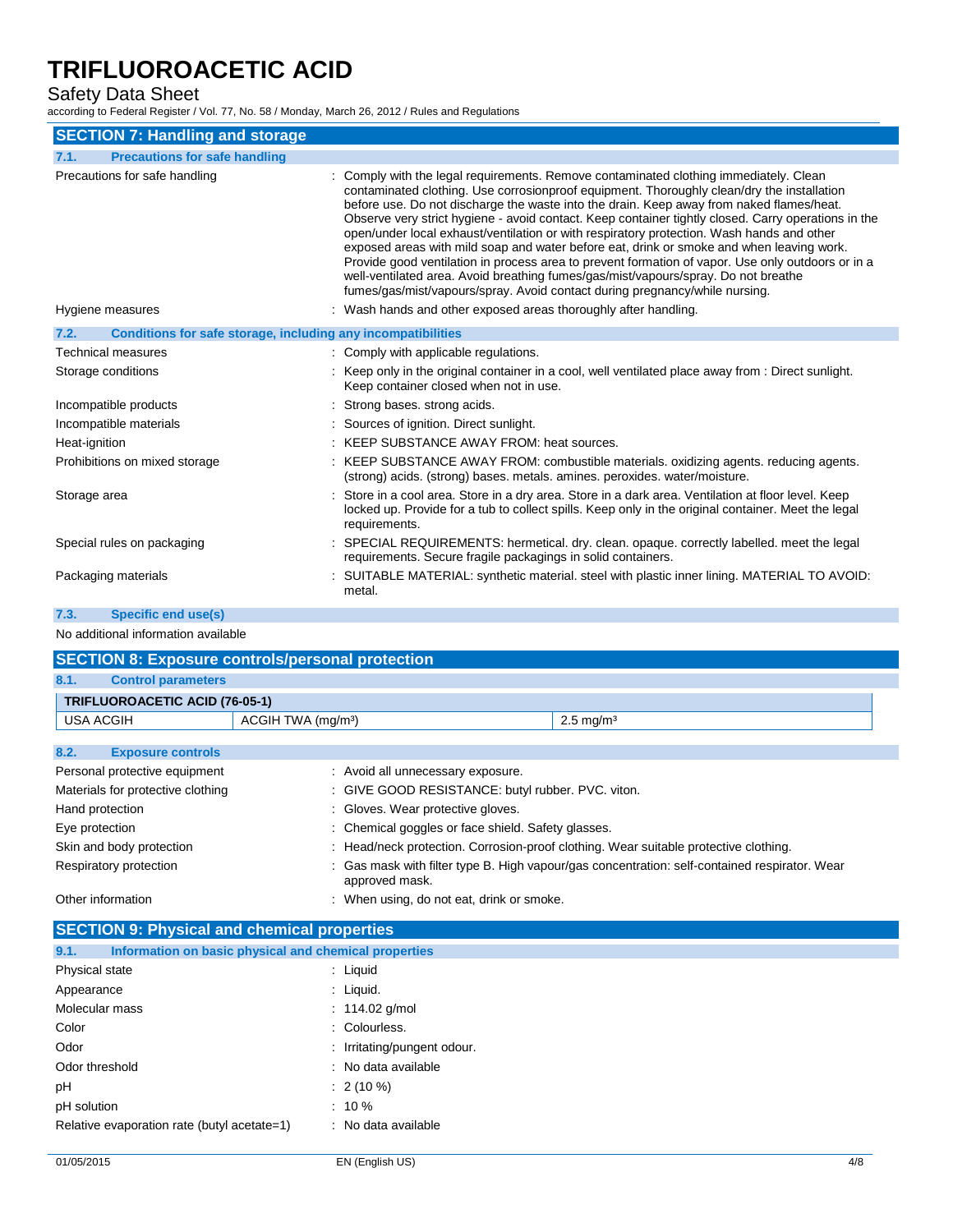## Safety Data Sheet

according to Federal Register / Vol. 77, No. 58 / Monday, March 26, 2012 / Rules and Regulations

| Melting point                                 | $: -15 °C$                                                                                                                                                                                                                  |
|-----------------------------------------------|-----------------------------------------------------------------------------------------------------------------------------------------------------------------------------------------------------------------------------|
| Freezing point                                | : No data available                                                                                                                                                                                                         |
| Boiling point                                 | : $72 °C$                                                                                                                                                                                                                   |
| Flash point                                   | : Not applicable                                                                                                                                                                                                            |
| Self ignition temperature                     | : Not applicable                                                                                                                                                                                                            |
| Decomposition temperature                     | No data available                                                                                                                                                                                                           |
| Flammability (solid, gas)                     | : No data available                                                                                                                                                                                                         |
| Vapor pressure                                | $: 140$ hPa                                                                                                                                                                                                                 |
| Relative vapor density at 20 °C               | : 3.9                                                                                                                                                                                                                       |
| Relative density                              | : 1.5                                                                                                                                                                                                                       |
| Relative density of saturated gas/air mixture | $\therefore$ 1.3                                                                                                                                                                                                            |
| Density                                       | : 1535 kg/m <sup>3</sup>                                                                                                                                                                                                    |
| Solubility                                    | Soluble in water. Soluble in ethanol. Soluble in ether. Soluble in acetone. Soluble in<br>tetrachloromethane. Soluble in methanol. Soluble in xylene. Soluble in petroleum spirit. Soluble<br>in hexane.<br>Water: Complete |
| Log Pow                                       | $-4.1 - 0.325$                                                                                                                                                                                                              |
| Log Kow                                       | No data available                                                                                                                                                                                                           |
| Viscosity, kinematic                          | : No data available                                                                                                                                                                                                         |
| Viscosity, dynamic                            | No data available                                                                                                                                                                                                           |
| <b>Explosive properties</b>                   | No data available                                                                                                                                                                                                           |
| Oxidizing properties                          | : No data available                                                                                                                                                                                                         |
| <b>Explosive limits</b>                       | : No data available                                                                                                                                                                                                         |
| <b>Other information</b><br>9.2.              |                                                                                                                                                                                                                             |
| Minimum ignition energy                       | : Not applicable                                                                                                                                                                                                            |
| Saturation concentration                      | 51 g/m <sup>3</sup>                                                                                                                                                                                                         |
| VOC content                                   | $: 100 \%$                                                                                                                                                                                                                  |
| Other properties                              | Gas/vapour heavier than air at 20°C. Clear. Hygroscopic. Producing fumes/mist. Volatile.<br>Substance has acid reaction.                                                                                                    |

# **SECTION 10: Stability and reactivity**

### **10.1. Reactivity**

Reacts in moist air: release of corrosive mist. Reacts on exposure to water (moisture) with (some) metals. Decomposes on exposure to temperature rise: release of toxic and corrosive gases/vapours (hydrofluoric acid). On burning: release of toxic and corrosive gases/vapours (hydrofluoric acid, carbon monoxide - carbon dioxide). Reacts with (some) acids: release of (highly) toxic gases/vapours. Violent exothermic reaction with (some) bases. Thermal decomposition generates : Corrosive vapors.

| 10.5.          | <b>Incompatible materials</b>                |                                                                                            |  |  |  |
|----------------|----------------------------------------------|--------------------------------------------------------------------------------------------|--|--|--|
|                | strong acids. Strong bases.                  |                                                                                            |  |  |  |
| 10.6.          | <b>Hazardous decomposition products</b>      |                                                                                            |  |  |  |
|                |                                              | fume. Carbon monoxide. Carbon dioxide. Thermal decomposition generates : Corrosive vapors. |  |  |  |
|                |                                              |                                                                                            |  |  |  |
|                |                                              |                                                                                            |  |  |  |
|                | <b>SECTION 11: Toxicological information</b> |                                                                                            |  |  |  |
| 11.1.          | Information on toxicological effects         |                                                                                            |  |  |  |
|                |                                              | Harmful if inhaled.                                                                        |  |  |  |
|                | Skin corrosion/irritation                    | : Causes severe skin burns and eye damage.                                                 |  |  |  |
| Acute toxicity |                                              |                                                                                            |  |  |  |
|                |                                              | pH: 2 (10 %)                                                                               |  |  |  |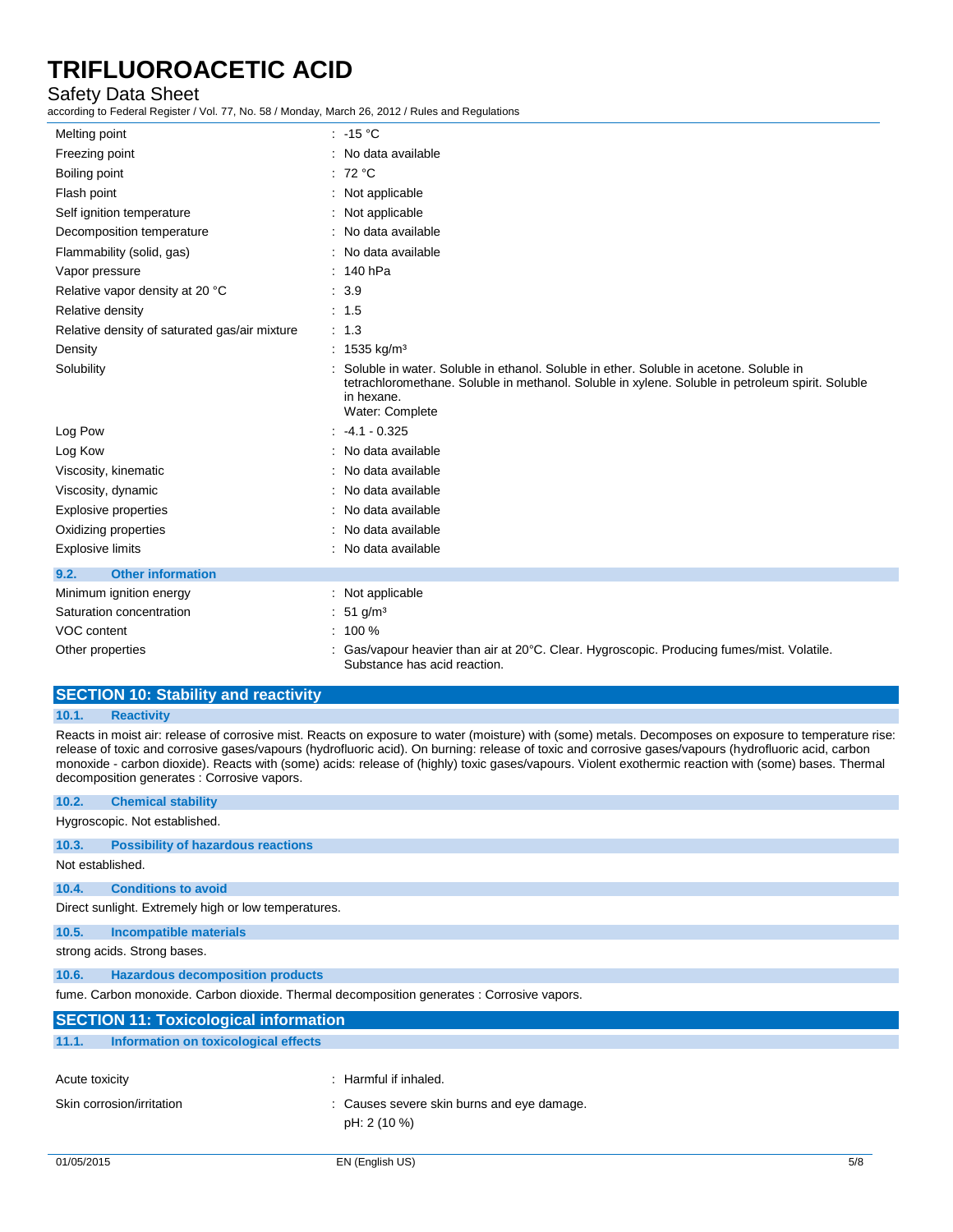# Safety Data Sheet

according to Federal Register / Vol. 77, No. 58 / Monday, March 26, 2012 / Rules and Regulations

| ccording to Federal Register / Vol. 77, No. 58 / Monday, March 26, 2012 / Rules and Regulations |                                                                                                                                                                                                                                                                                                                                                              |
|-------------------------------------------------------------------------------------------------|--------------------------------------------------------------------------------------------------------------------------------------------------------------------------------------------------------------------------------------------------------------------------------------------------------------------------------------------------------------|
| Serious eye damage/irritation                                                                   | : Not classified                                                                                                                                                                                                                                                                                                                                             |
|                                                                                                 | pH: 2 (10 %)                                                                                                                                                                                                                                                                                                                                                 |
| Respiratory or skin sensitization                                                               | : Not classified                                                                                                                                                                                                                                                                                                                                             |
| Germ cell mutagenicity                                                                          | Not classified                                                                                                                                                                                                                                                                                                                                               |
| Carcinogenicity                                                                                 | Not classified                                                                                                                                                                                                                                                                                                                                               |
| Reproductive toxicity                                                                           | : Not classified                                                                                                                                                                                                                                                                                                                                             |
| Specific target organ toxicity (single exposure)                                                | : Not classified                                                                                                                                                                                                                                                                                                                                             |
| Specific target organ toxicity (repeated<br>exposure)                                           | : Not classified                                                                                                                                                                                                                                                                                                                                             |
| Aspiration hazard                                                                               | : Not classified                                                                                                                                                                                                                                                                                                                                             |
| Potential Adverse human health effects and<br>symptoms                                          | : Based on available data, the classification criteria are not met. Harmful if inhaled.                                                                                                                                                                                                                                                                      |
| Symptoms/injuries after inhalation                                                              | : Corrosion of the upper respiratory tract. Dry/sore throat. Coughing. FOLLOWING SYMPTOMS<br>MAY APPEAR LATER: Respiratory difficulties. Possible inflammation of the respiratory tract.<br>Risk of pneumonia. Risk of lung oedema. Danger of serious damage to health by prolonged<br>exposure through inhalation. Harmful if inhaled.                      |
| Symptoms/injuries after skin contact                                                            | : Caustic burns/corrosion of the skin.                                                                                                                                                                                                                                                                                                                       |
| Symptoms/injuries after eye contact                                                             | : Corrosion of the eye tissue.                                                                                                                                                                                                                                                                                                                               |
| Symptoms/injuries after ingestion                                                               | : Difficulty in swallowing. Possible esophageal perforation. Burns to the gastric/intestinal mucosa.<br>Shock. Disturbances of consciousness.                                                                                                                                                                                                                |
| Chronic symptoms                                                                                | ON CONTINUOUS/REPEATED EXPOSURE/CONTACT: Dry/sore throat. Possible inflammation<br>of the respiratory tract. Nosebleeding.                                                                                                                                                                                                                                   |
| <b>SECTION 12: Ecological information</b>                                                       |                                                                                                                                                                                                                                                                                                                                                              |
| <b>Toxicity</b><br>12.1.                                                                        |                                                                                                                                                                                                                                                                                                                                                              |
|                                                                                                 |                                                                                                                                                                                                                                                                                                                                                              |
| Ecology - air                                                                                   | : TA-Luft Klasse 5.2.5/I.                                                                                                                                                                                                                                                                                                                                    |
|                                                                                                 | Water pollutant (surface water). Ground water pollutant. Maximum concentration in drinking<br>water: 1.5 mg/l (fluoride) (Directive 98/83/EC). Not harmful to fishes (LC50(96h) >1000 mg/l).<br>Harmful to invertebrates (Daphnia). Slightly harmful to algae (EC50 (72h): 100 - 1000 mg/l). pH<br>shift. Harmful to aquatic life with long lasting effects. |
| <b>TRIFLUOROACETIC ACID (76-05-1)</b>                                                           |                                                                                                                                                                                                                                                                                                                                                              |
| LC50 fish 1                                                                                     | $>$ 1200 mg/l (96 h; Brachydanio rerio; pH = 7)                                                                                                                                                                                                                                                                                                              |
| EC50 Daphnia 1                                                                                  | 55 mg/l (24 h; Daphnia magna)                                                                                                                                                                                                                                                                                                                                |
| EC50 other aquatic organisms 1                                                                  | 160 mg/l (72 h; Selenastrum capricornutum)                                                                                                                                                                                                                                                                                                                   |
| Threshold limit algae 1                                                                         | > 1200 mg/l (72 h; Chlorella vulgaris)                                                                                                                                                                                                                                                                                                                       |
| Ecology - water<br><b>Persistence and degradability</b><br>12.2.                                |                                                                                                                                                                                                                                                                                                                                                              |
| TRIFLUOROACETIC ACID (76-05-1)                                                                  |                                                                                                                                                                                                                                                                                                                                                              |
| Persistence and degradability                                                                   | Not readily biodegradable in water. May cause long-term adverse effects in the environment.                                                                                                                                                                                                                                                                  |
| <b>Bioaccumulative potential</b>                                                                |                                                                                                                                                                                                                                                                                                                                                              |
| TRIFLUOROACETIC ACID (76-05-1)                                                                  |                                                                                                                                                                                                                                                                                                                                                              |
| BCF fish 1                                                                                      | 2 (Pisces)                                                                                                                                                                                                                                                                                                                                                   |
| Log Pow                                                                                         | $-4.1 - 0.325$                                                                                                                                                                                                                                                                                                                                               |
| 12.3.<br>Bioaccumulative potential                                                              | Low potential for bioaccumulation (BCF < 500). Not established.                                                                                                                                                                                                                                                                                              |
| 12.4.<br><b>Mobility in soil</b>                                                                |                                                                                                                                                                                                                                                                                                                                                              |

**12.5. Other adverse effects**

Other information  $\cdot$  Avoid release to the environment.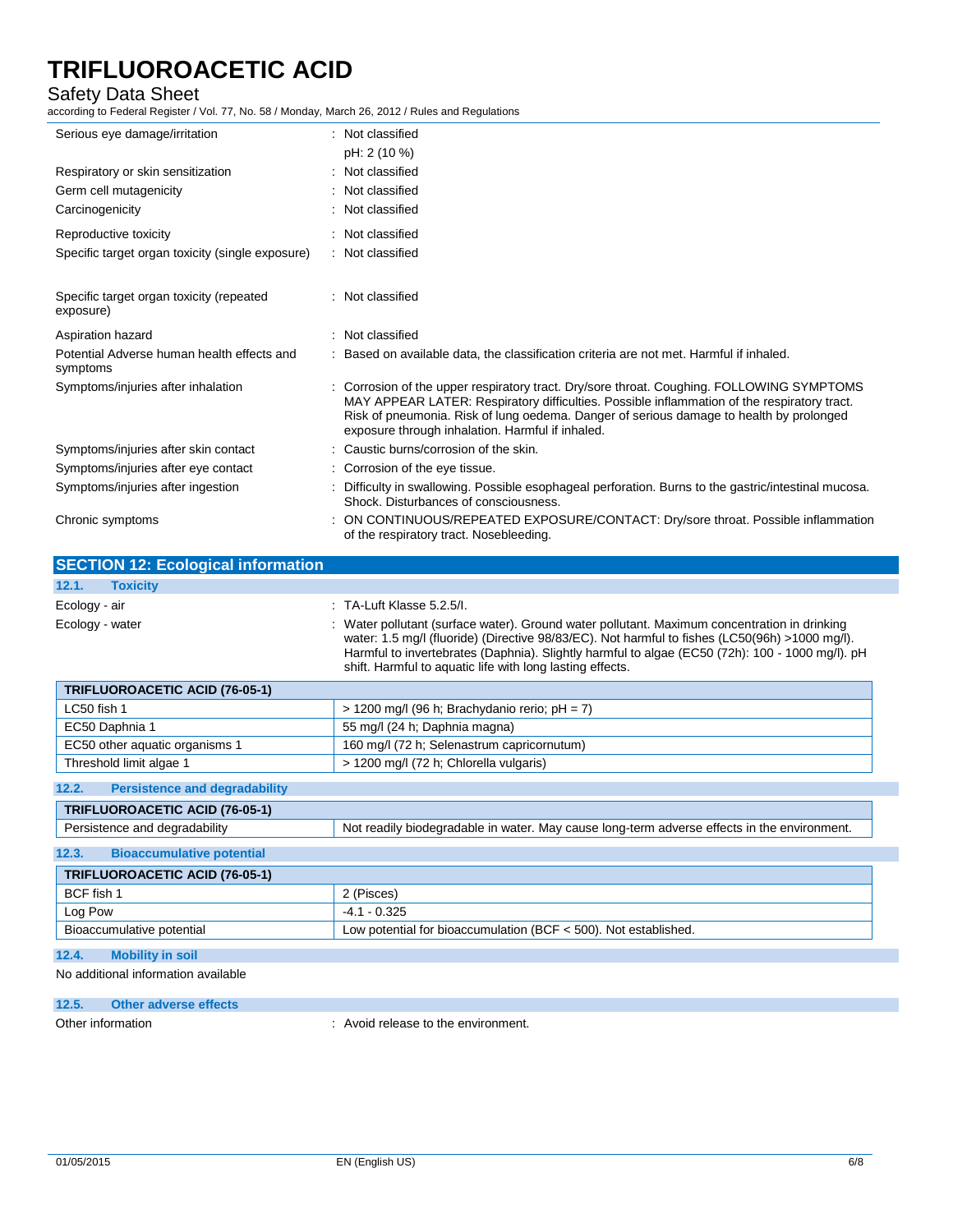| <b>Safety Data Sheet</b><br>according to Federal Register / Vol. 77, No. 58 / Monday, March 26, 2012 / Rules and Regulations |                                                                                                                                                                                                                                                                                                                                                                                                                                                                                                                                                                                                                                                                                                                                                                                                                                                                                                                                                                                    |
|------------------------------------------------------------------------------------------------------------------------------|------------------------------------------------------------------------------------------------------------------------------------------------------------------------------------------------------------------------------------------------------------------------------------------------------------------------------------------------------------------------------------------------------------------------------------------------------------------------------------------------------------------------------------------------------------------------------------------------------------------------------------------------------------------------------------------------------------------------------------------------------------------------------------------------------------------------------------------------------------------------------------------------------------------------------------------------------------------------------------|
| <b>SECTION 13: Disposal considerations</b>                                                                                   |                                                                                                                                                                                                                                                                                                                                                                                                                                                                                                                                                                                                                                                                                                                                                                                                                                                                                                                                                                                    |
| 13.1.<br><b>Waste treatment methods</b>                                                                                      |                                                                                                                                                                                                                                                                                                                                                                                                                                                                                                                                                                                                                                                                                                                                                                                                                                                                                                                                                                                    |
| Waste disposal recommendations                                                                                               | : Remove waste in accordance with local and/or national regulations. Hazardous waste shall not<br>be mixed together with other waste. Different types of hazardous waste shall not be mixed<br>together if this may entail a risk of pollution or create problems for the further management of the<br>waste. Hazardous waste shall be managed responsibly. All entities that store, transport or handle<br>hazardous waste shall take the necessary measures to prevent risks of pollution or damage to<br>people or animals. Refer to manufacturer/supplier for information on recovery/ recycling.<br>Dissolve or mix with a combustible solvent. Remove to an authorized incinerator equipped with<br>an afterburner and a flue gas scrubber with energy recovery. Use appropriate containment to<br>avoid environmental contamination. Dispose in a safe manner in accordance with local/national<br>regulations. Dispose of contents/container to Local/Federal regulations. |
| Additional information                                                                                                       | : LWCA (the Netherlands): KGA category 06. Hazardous waste according to Directive<br>2008/98/EC.                                                                                                                                                                                                                                                                                                                                                                                                                                                                                                                                                                                                                                                                                                                                                                                                                                                                                   |
| Ecology - waste materials                                                                                                    | : Avoid release to the environment.                                                                                                                                                                                                                                                                                                                                                                                                                                                                                                                                                                                                                                                                                                                                                                                                                                                                                                                                                |
| <b>SECTION 14: Transport information</b>                                                                                     |                                                                                                                                                                                                                                                                                                                                                                                                                                                                                                                                                                                                                                                                                                                                                                                                                                                                                                                                                                                    |
| In accordance with DOT                                                                                                       |                                                                                                                                                                                                                                                                                                                                                                                                                                                                                                                                                                                                                                                                                                                                                                                                                                                                                                                                                                                    |
| No dangerous good in sense of transport regulations                                                                          |                                                                                                                                                                                                                                                                                                                                                                                                                                                                                                                                                                                                                                                                                                                                                                                                                                                                                                                                                                                    |
| <b>Additional information</b>                                                                                                |                                                                                                                                                                                                                                                                                                                                                                                                                                                                                                                                                                                                                                                                                                                                                                                                                                                                                                                                                                                    |
| Other information                                                                                                            | : No supplementary information available.                                                                                                                                                                                                                                                                                                                                                                                                                                                                                                                                                                                                                                                                                                                                                                                                                                                                                                                                          |
| State during transport (ADR-RID)                                                                                             | $:$ as liquid.                                                                                                                                                                                                                                                                                                                                                                                                                                                                                                                                                                                                                                                                                                                                                                                                                                                                                                                                                                     |
| <b>ADR</b>                                                                                                                   |                                                                                                                                                                                                                                                                                                                                                                                                                                                                                                                                                                                                                                                                                                                                                                                                                                                                                                                                                                                    |
| Transport document description                                                                                               | : UN 2699, 8, I, $(E)$                                                                                                                                                                                                                                                                                                                                                                                                                                                                                                                                                                                                                                                                                                                                                                                                                                                                                                                                                             |
| Packing group (ADR)                                                                                                          |                                                                                                                                                                                                                                                                                                                                                                                                                                                                                                                                                                                                                                                                                                                                                                                                                                                                                                                                                                                    |
| Class (ADR)                                                                                                                  | 8 - Corrosive substances                                                                                                                                                                                                                                                                                                                                                                                                                                                                                                                                                                                                                                                                                                                                                                                                                                                                                                                                                           |
| Hazard identification number (Kemler No.)                                                                                    | : 88                                                                                                                                                                                                                                                                                                                                                                                                                                                                                                                                                                                                                                                                                                                                                                                                                                                                                                                                                                               |
| Classification code (ADR)                                                                                                    | $\therefore$ C <sub>3</sub>                                                                                                                                                                                                                                                                                                                                                                                                                                                                                                                                                                                                                                                                                                                                                                                                                                                                                                                                                        |
| Danger labels (ADR)                                                                                                          | : 8 - Corrosive substances                                                                                                                                                                                                                                                                                                                                                                                                                                                                                                                                                                                                                                                                                                                                                                                                                                                                                                                                                         |
| Orange plates                                                                                                                |                                                                                                                                                                                                                                                                                                                                                                                                                                                                                                                                                                                                                                                                                                                                                                                                                                                                                                                                                                                    |

Tunnel restriction code : E

### **Transport by sea**

| UN-No. (IMDG)        | : 2699                     |
|----------------------|----------------------------|
| Class (IMDG)         | : 8 - Corrosive substances |
| $EmS-No.$ (1)        | F A                        |
| $EmS-No.$ (2)        | :S-B                       |
| Air transport        |                            |
| UN-No.(IATA)         | : 2699                     |
| Class (IATA)         | : 8 - Corrosives           |
| Packing group (IATA) | : I - Great Danger         |

| <b>SECTION 15: Regulatory information</b>                                 |  |
|---------------------------------------------------------------------------|--|
|                                                                           |  |
| <b>15.1. US Federal regulations</b>                                       |  |
| TRIFLUOROACETIC ACID (76-05-1)                                            |  |
| Listed on the United States TSCA (Toxic Substances Control Act) inventory |  |

2699